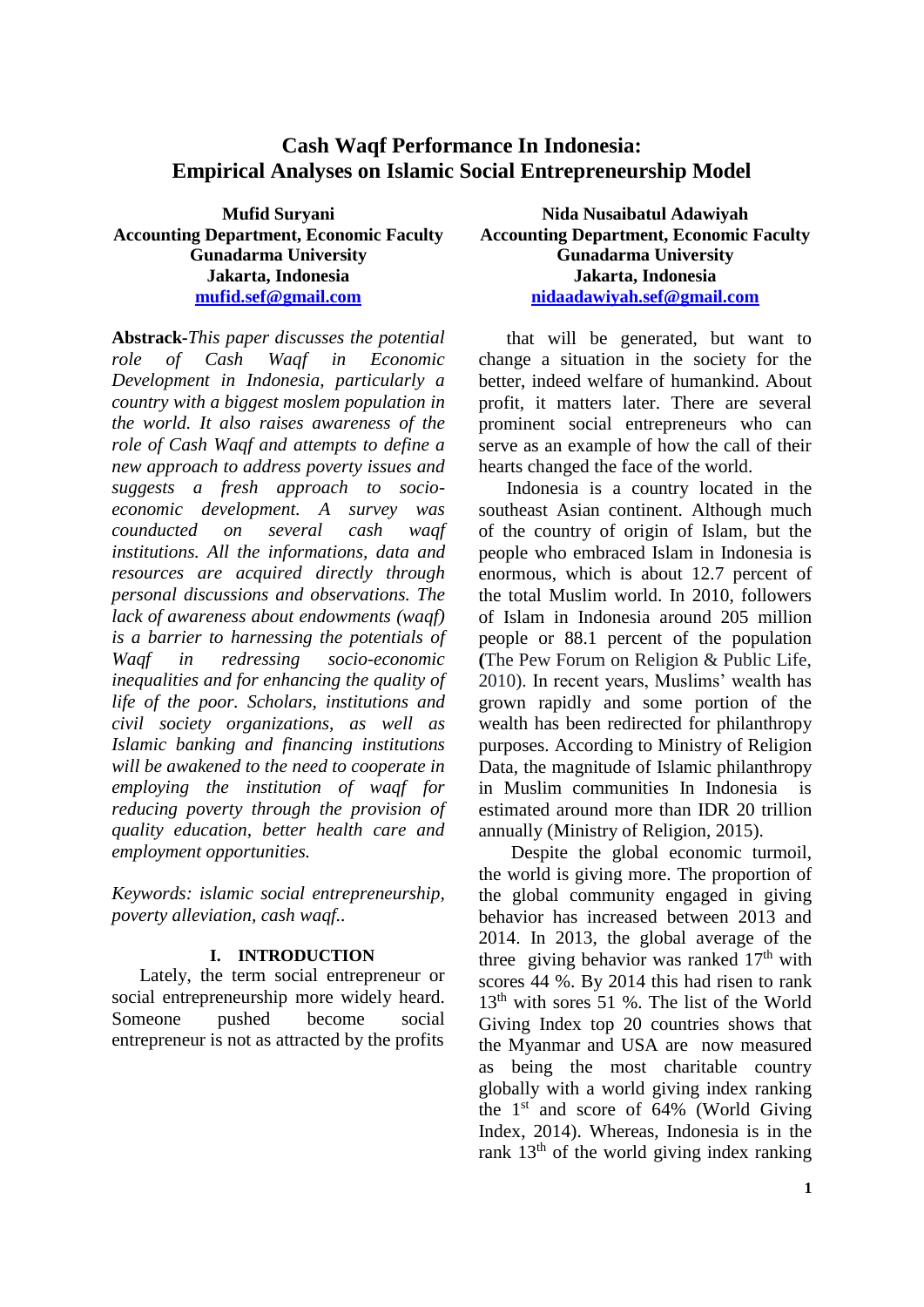where giving index score 51% consist of 66% of giving money, 40% of volunteering time and 48% of helping stranger. In term of giving money, Myanmar is a top country for this giving behavior at 91% of scores (World Giving Index, 2014).

This paper is commonly described and find out the potency of cash waqf is managed by philantrophyc social entrepreneurials institution, to alleviate the poverty in Indonesia. Thus it is also important to know the motive of people donating a *waqf.* According to preliminary study, in Indonesia the motives for creating *waqf* are simple. Most specific purpose *waqf*  are created for mosques, suraus, cemeteries and religious schools to promote the religions. Despite the Holly Al-Quran exhorting that endowments should be of assets that one loves, *waqif* in Indonesia choose assets of least value to endow (Salleh & Muhammad, 2008). Therefore, is needed to identify the factors or motives that influence the donor or *waqf* especially in Indonesia to contribute/donate in form of cash *waqf.*

#### **II. LITERATURE REVIEW A. ISLAMIC PHILANTHROPY**

Islamic Philanthropy defined as an institutionalized pooling and distribution of private resources with the goal of building capacity, sustainable financing and expertise for long term socio-economic benefit. Islamic Philanthropy is linked to the concept of Islamic solidarity [*takaful*]. Islamic giving includes but not limited to *Zakat, Sadaqa,* and *Waqf* (Gaudiosi, 1988).

*Waqf* is one of the oldest charitable institutions in the world. It is also one of the economic backbones of Islam that existed since the time of Prophet Muhammad (SAW) that catalyzes economic development of Muslims from various aspects of life<sup>1</sup>. *Waqf* is sadaqah jariyyah

(running charity). It is distinct from ordinary *sadaqah*, the difference being the repeatability of the benefits that flow out of it. In Shariah, unlike *zakah*, a *waqf* is a voluntary, permanent, irrevocable dedication of a portion of one's wealth (in cash or kind) to Allah (SWT). Like ordinary *sadaqah*, *waqf* is flexible in the sense that its beneficiaries need not be restricted to Muslims and the fruits of the *waqf* must be utilized for Shari'ah compliant purposes $2$ .

During the Ottoman Empire, the *waqf*  institution would lend money to households and merchants in order to earn income.  $(A$ lias 2012)<sup>3</sup>.

## **B. CASH WAQF AND POVERTY ALLEVIATION**

According to Habibollah et al. (2010), there are three types of *waqf*.

- 1. Religious *waqf*: referring to *waqf* for mosques and religious schools.
- 2. Philanthropic *waqf*: in humanitarian *waqf*, benefits are allocated to support the society and promote social activities.
- 3. Family *waqf*: *waqf* from parents to children and heirs.

In some countries, waqf fund management has reduced poverty effectively and enhanced people's welfare,

**<sup>2</sup>** Ibn 'Umar reported: 'Umar acquired land in Khaibar. He came to the Prophet Muhammad (SAW) and sought his advice in regard to it. He said; "Allah's Messenger, I have acquired a land in Khaibar. I have never acquired more valuable for me than this, so what do you command I do

with it?" Thereupon the Prophet (SAW) said: "If you like, you may keep the corpus intact and give its produce as Sadaqah declaring that the property must not be sold or inherited or given away as a gift". And 'Umar devoted it to the poor, to the nearest of kin, to the emancipation of

slaves, to wayfarers or guests, and in the way of Allah (Sahih Muslim).

**<sup>3</sup>** In another Hadith, Muhammad (SAW) said, "When a man dies, only three deeds will survive him: continuing alms, profitable knowledge and his child praying for him." (narrated by Ibn Majah As-Qalani).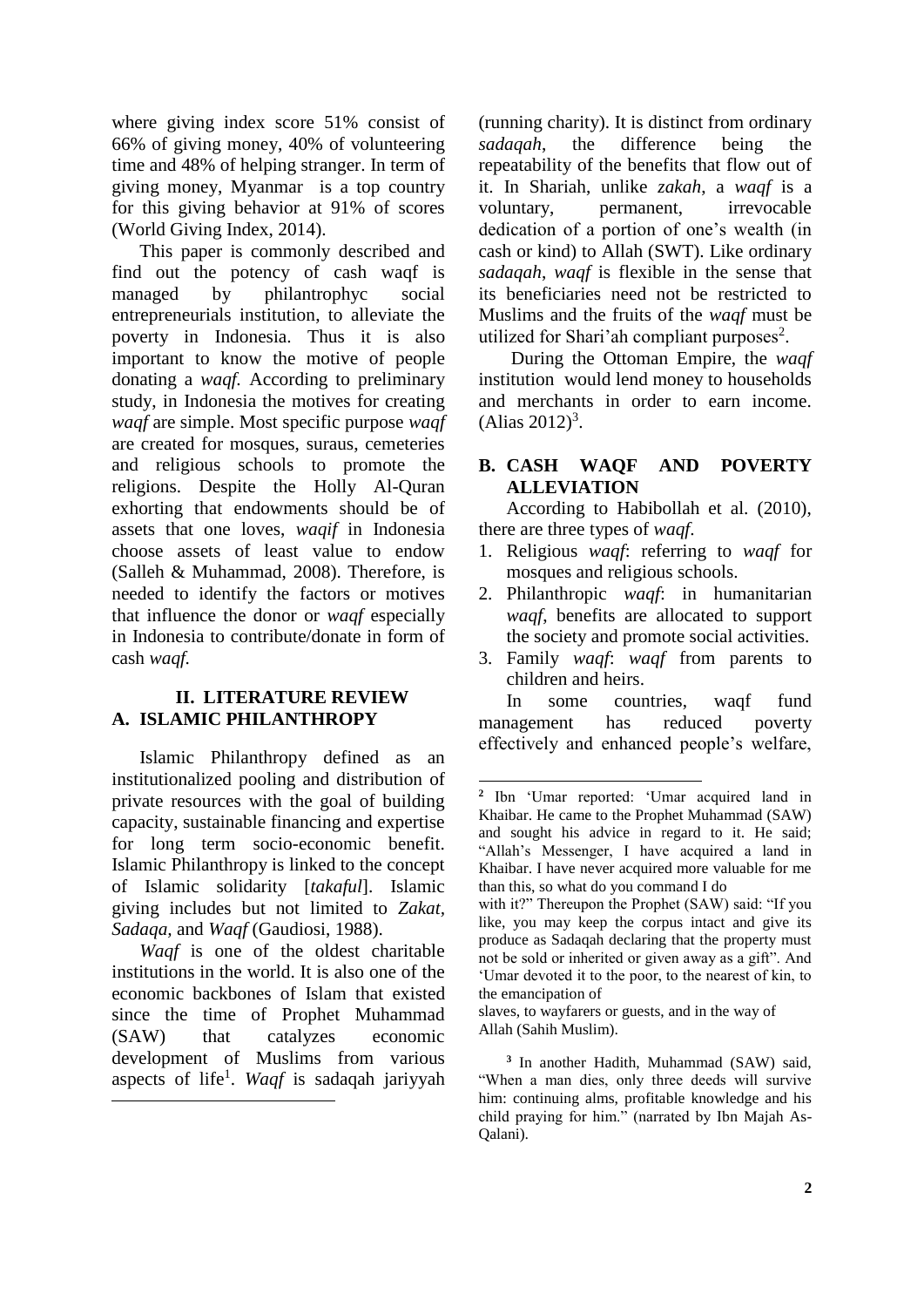by providing additional fund for education & health development programs, cheap houses & public facilities development programs, and so forth.

The most important and tangible dimensions of poverty are:

- 1. Hunger or Nutrition (Shortage of food leading to ill-health)
- 2. Ill Health (in-adequate levels of health due to less food, lack of medicine and sanitation)
- 3. Lack of Education and (literacy, knowledge) education opportunities
- 4. Lack of Shelter, Clothing and Empowerment
- 5. Lack of Economic opportunities & Economic resources and Lack of Income,
- 6. Non availability of Water (for drinking and sanitation and irrigation),
- 7. Deficient social relations, poor social and cultural life

#### **III.METHODOLOGY**

Data are collected by survey to Dompet Dhuafa, Zakat House, Orphaned House, Indonesia Waqf Agency, Tazkia Institute, Pirac, Ministry of Religion. Data used are at entity level into a waqf institutional. The input and output variables are explained on Table 1.

| <b>Variables</b>             | <b>Descriptions</b>                                             |  |  |  |  |
|------------------------------|-----------------------------------------------------------------|--|--|--|--|
| <b>Input Variables</b>       |                                                                 |  |  |  |  |
| <b>Total Assets</b>          | Amount total assets of waqf institution                         |  |  |  |  |
| Number of offices            | Number of head and branh offices                                |  |  |  |  |
| <b>Program Activities</b>    | Poor Family Rehabilitation.                                     |  |  |  |  |
| Expenses                     | Enhancing poor people's welfare                                 |  |  |  |  |
|                              | 2. Educational and Cultural Development.                        |  |  |  |  |
|                              | Supplying free books                                            |  |  |  |  |
|                              | Funding relevant research and development                       |  |  |  |  |
|                              | Improving educational programs                                  |  |  |  |  |
|                              | Scholarship<br>٠                                                |  |  |  |  |
|                              | Grant for schools<br>$\bullet$                                  |  |  |  |  |
|                              | Preserving and developing cultural values                       |  |  |  |  |
|                              | 3. Health and Sanitation                                        |  |  |  |  |
|                              | Health and Sanitation for poor people<br>٠                      |  |  |  |  |
|                              | Establishing health center                                      |  |  |  |  |
|                              | Providing cheap medicines with appropriate quality              |  |  |  |  |
|                              | 4. Social services                                              |  |  |  |  |
|                              | 5. Building facilities for religious activity                   |  |  |  |  |
|                              | 6. Fixing social facilities.                                    |  |  |  |  |
|                              |                                                                 |  |  |  |  |
| Operational                  | A honorarium fee for volunteer of fundraising.                  |  |  |  |  |
| Expense                      | A fix cost as monthly wages for operational officers.           |  |  |  |  |
| <b>Business</b><br>operation | Dummy variable: 0 if international; 1 if local                  |  |  |  |  |
| (BO)                         |                                                                 |  |  |  |  |
| <b>Output Variable</b>       |                                                                 |  |  |  |  |
| Surplus                      | The rest of the funds collected is subtracted from all expenses |  |  |  |  |

Tabel 1. Input and output of Research Variables

Data are analysed by using Stochastic Frontier Analysis (SFA).This study will follow Battese and Coelli (1995) formulation, in which the efficiency

component of the error term,  $u_i$ , is explained by a set of variables,  $z_i$ , which have parameter,  $\delta$ , that are estimated in the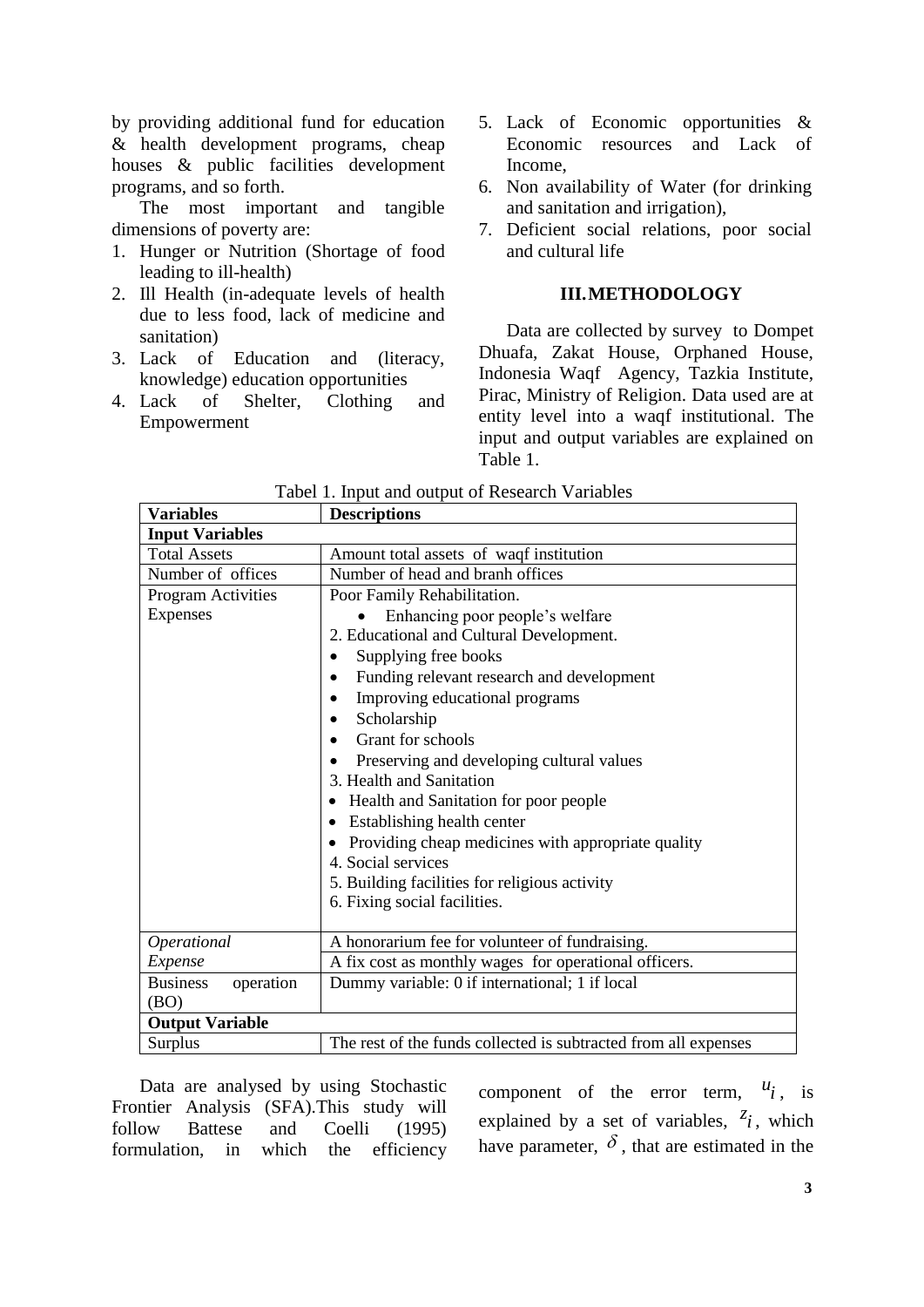same step. The equation is therefore as follows:

 $i = 1,2,3...$  $N(1)$ 

 $Y_i$  and  $X_i$  are the logarithm of the production of  $i-th$  firm in  $t-th$  time Explains period, and the vector of input quantity of the  $i-th$  firm. is the random variables, which is assumed to be independent and identically distributed normal random errors with zero mean and unknown variance.  $U_i$  is a non-negative random variable, called technical inefficiency effects. This random error variable captures the effect of external factors of production that are beyond the establishment's control, such as unpredictable variations in machine and labor performance, or the effect of weather on the value of output (Coelli et al. (1998: 198)). The error term in Equation (4) is then regressed on a set of firm-specific variables as:

 $u_{it} = z_{it} \delta$  (2)

z is the variable set hypothesized to influence the DMU's efficiency, and  $\delta$  is the parameter to be estimated.

The attractiveness of this method is it measures firm's technical efficiency while enabling the measurement of the contribution of explanatory variables to the firm's technical inefficiency. Botti (2009) utilize DEA and SFA to investigate performance comparation among retail with hotel franchise in France. The result shows that hotel franchises are most efficient than others.

## **IV. DATA AND DISCUSSION**

Cash institution is a legal entity and therefore should fulfil some requirements, which are called *rukun waqf*. The rules can be explained as follows:

- a. *Al-waqif* is a person who donates waqf fund.
- b. Assets or fund donated as waqf are technically called *al-mawquf* in *fiqh*  (Islamic law).
- c. Those who are entitled to benefit from return of waqf fund management are *almawquf 'alaih*.
- d. The way of a *waqif* stating his/her asset or fund as waqf is called *sighah*.

Explains conditions that should be satisfied in managing cash waqf. They are as follows:

- 1. *Nadzir* is a person/entity that is assigned to manage waqf fund.
- 2. As a matter of fact, *waqif* has the right to determine person or institution that will manage his/her waqf fund.
- 3. *Fiqh* experts determine flexible requirements for being a *Nadzir*.
- 4. *Nadzir'*s responsibilities include: Maintaining waqf asset, preparing waqf asset for rent, managing waqf fund, collecting waqf investment returns and distributing them to *al-mawquf 'alaih*.
- 5. *Nadzir*'s division of work**.** A *waqif* can appoint more than one nadzir to handle his/her waqf fund. If a *waqif* does so, each *nadzir* will conduct a more specific job. Asset maintenance, investment management, and investment return distribution will be carried out by different *nadzir.*
- 6. A *Nadzir* cannot take any part of waqf fund**.**

As the appointed nadzir, fund manager may carry out the followings to sustain investment return of cash waqf fund:

- 1. Invest cash waqf fund in various domestic or global syariah portfolios with good prospect.
- 2. Invest cash waqf fund in real sectors or businesses whose sources, process, and outputs are in line with syariah.

Allocate some of the collected fund as profit sharing-based loan to selected small businesses. Technical and managerial assistance are required to accompany this investment. If this investment runs well, nadzir will not only generate returns, but also help accelerate poor people's economic development. Nadzir should also pay attention on some points described below: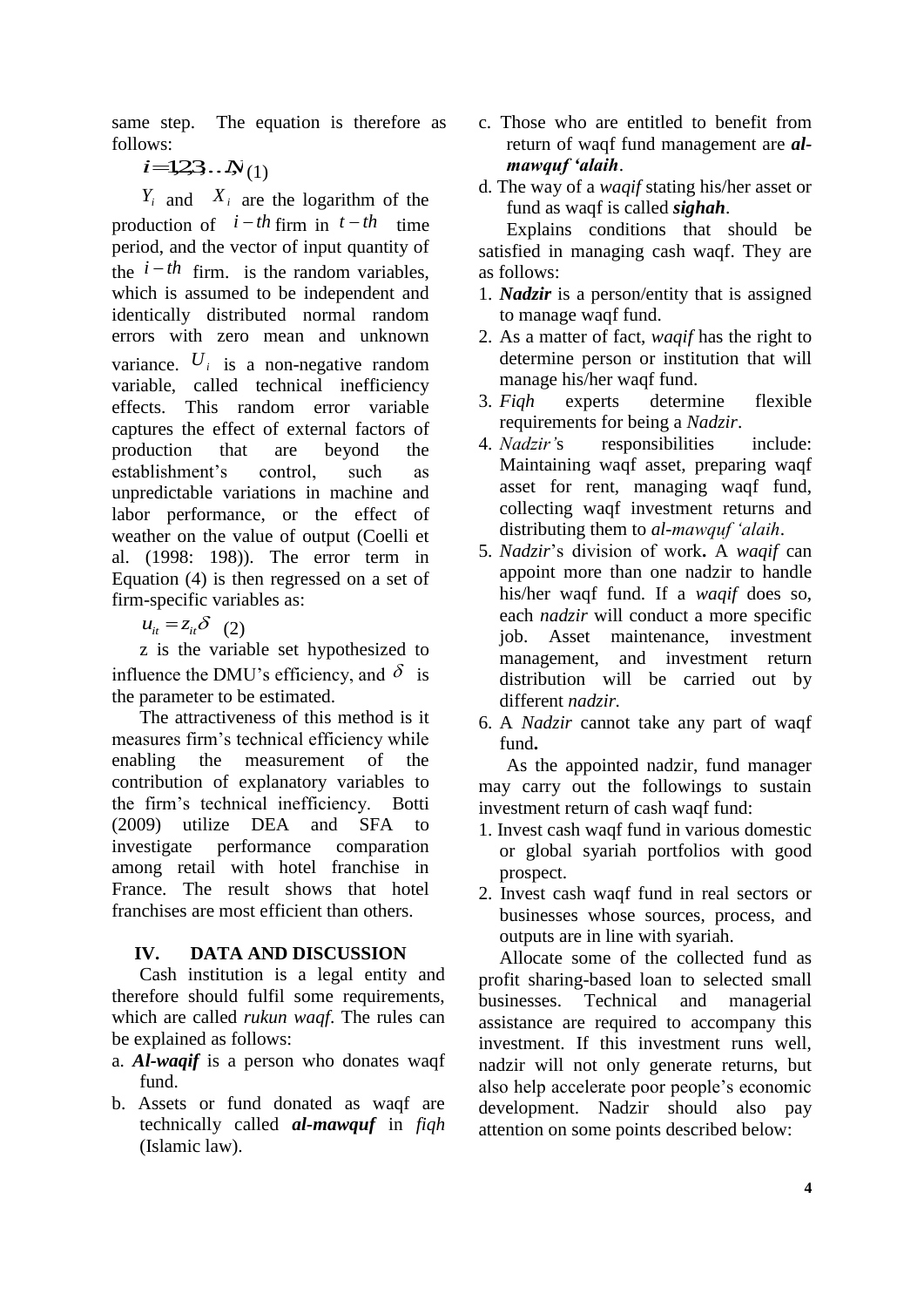- a. Transparency. Nadzir has to manage cash waqf fund transparently and regularly make financial and performance reports, which are accessible by waqif.
- b. Productivity. Nadzir has to be able to manage the fund productively, so that disadvantaged people can benefit form cash waqf fund continuously.
- c. Trustable. Integrity of a nadzir is crucial. It has to avoid any business opportunity and process that can lead to moral hazard.

Waqf Management Institution should manage waqf fund in such a way that the collected fund become more and more productive. The more the waqf investment return, the more *mawquf 'alaih* benefit from waqf fund. According to *fiqh*, *nadzir,* as a waqf fund manager, is obliged to handle the fund productively. N*adzir* is responsible for maintaining, expanding, and developing waqf assets in order that they can provide some income such as investment return, rent fee, agricultural products, etc.

*Waqif* has a right to settle on particular requirements related to his/her waqf. Such a requirement is classified in two groups, i.e. (1) requirement that goes in line with *syariah,* and (2) condition that does not align with *syariah. Nadzir* does not have to obey the latter, even if *waqif* has agreed to donate his fund as waqf. Any rule or requirement should not violate Islamic law. *Fiqh* experts affirm that power of *waqif'*s requirement status should not contravene Allah the Almighty's rule.

Cash waqf certificate will be issued in various denominations, e.g. IDR (Rupiah)-100-million, IDR-50-million, IDR-10-million, IDR-5-million, and IDR-1-million, in order that more prospective donors can afford them. Name of the donor (it can be on behalf of dead individual) and specific purpose of the donation (e.g. for educational services, health assistance, or other welfare enhancement efforts) will be stated on the certificate.

Table 2 below presents relevan data of descriptive statistics for continuing analyse of imput and output variables.

| Variables                          | Mean   | Standard<br>Deviation | <b>Skewness</b> | Kurtosis |
|------------------------------------|--------|-----------------------|-----------------|----------|
| Number of offices                  | 903    | 909                   | 2.11            | 4.15     |
| Innital Assets<br>(in billion IDR) | 85,275 | 344,713               | 2.52            | 5.19     |
| Program Expenses                   | 73,165 | 62,226                | 3.59            | 14.74    |
| Operational expenses               | 51,393 | 33,798                | 2.74            | 7.09     |
| Surplus (in billion IDR)           | 8,330  | 9,736                 | 7.36            | 66.14    |
| Log(offices)                       | 6.41   | 0.93                  | $-0.47$         | 1.65     |
| Log (Employees)                    | 8.40   | 1.02                  | 0.13            | 0.15     |
| Log (Total assets)                 | 11.95  | 1.30                  | 0.16            | 0.29     |
| Log(Surplus)                       | 10.13  | 1.26                  | 0.46            | 0.94     |

Table 2. Summary of Descriptive Statistics

*Source: Elaboration Data An Audited Financial Statement of Instituions, 2015*

Table 3 presents ranking of Productivity efficiency over the seven waqf instituions based on total factor productivity changes. It shows that the most productive waqf instituions is

Dompet Dhuafa, the only entity within international business operation (Amerika, Hngkong, Japan and Australia) beside in Indonesia. This indicates that although on average these entities could not improve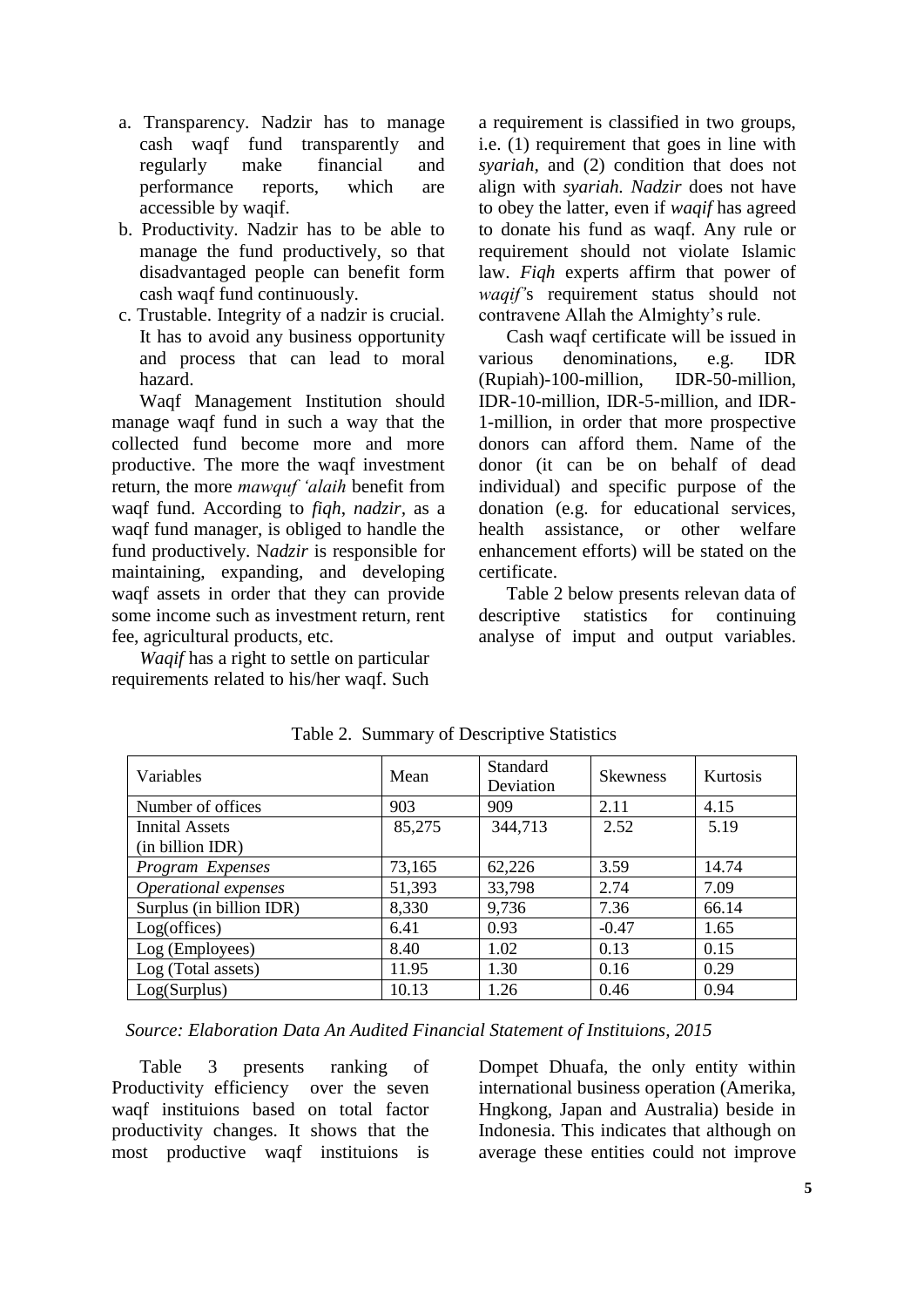their productivity during the observation periods, however, they can manage to be more productive compare with other domestic entities.

Since the waqf instituion efficiency vary among the sample, we need to identify input and output variables that influence its technical efficiency. We apply the stochastic frontier analysis (SFA) approach to identify which input has more contribution on the waqf institution efficiency.

Findings on the potential of waqf institutions (WI) to allevae poverty from this study try to explain that the WI establishment as an Islamic social entrepneurship entity to develop nation's economy, especially to income distribution, create jobs and increase welfare that build themselves as not to profit body as well as social vehicles with a global economic vision.

|                |                                | <b>EFF</b> | <b>TEC</b> | <b>PE</b> | <b>SE</b> | <b>TFP</b> |
|----------------|--------------------------------|------------|------------|-----------|-----------|------------|
| Rank           | Waqf Institution               | <b>CH</b>  | <b>HCH</b> | <b>CH</b> | <b>CH</b> | <b>CH</b>  |
| -1             | Dompet Dhuafa                  | 1.000      | 0.725      | 1.000     | 1.000     | 0.725      |
| 2              | <b>Indonesia Waqf Deposits</b> | 1.000      | 0.724      | 1.000     | 1.000     | 0.724      |
| 3              | <b>Zakat House</b>             | 0.999      | 0.724      | 0.999     | 1.000     | 0.724      |
| $\overline{4}$ | <b>Orphaned House</b>          | 1.000      | 0.724      | 1.000     | 1.000     | 0.724      |
| 5              | Indonesia Waqf Agency          | 1.000      | 0.724      | 1.000     | 1.000     | 0.724      |
| 6              | <b>Yakief Foundation</b>       | 1.000      | 0.723      | 1.000     | 1.000     | 0.723      |
| 7              | Fatimah Azzarah                | 0.999      | 0.723      | 0.999     | 1.000     | 0.723      |
|                | Mean                           | 0.997      | 0.724      | 0.999     | 1.000     | 0.724      |

Tabel 3. Stochastic Frontier Analysis

#### *Source: Data Processed, 2015*

Contribution of cash waqf to sosioeconomic development in developing countries is significant. Fund collected through cash waqf certificate program can be allocated to social-related development areas (e.g., agriculture, education, health, and infrastructure), urban poverty alleviation program, and other public service development. This opportunity in turn will reduce poverty level and will allow people help themselves.

Therefore, the WI needs to have a new agenda in order to enhance WI efficiency. Since the total assets have a significant role in enhancing WI efficiency, therefore the WI need not to rely on fundraising, but to collect more financial support from all moslem Indonesia citizen. In addition, it is also need to increase the technical efficiency

of the franchise firms, especially thosewith BO localy system by creating more innovative products and services to attract more buyerrs and at the end, to increase net profit.

*Waqf* has high potentials in redressing socio-economic inequities and enhancing the quality of life. *Waqf* is one of the social security systems that will not only help individuals but collectively can ease the financial burden of a country. It plays a very important role in poverty alleviation, health services, education, orphanage center, mosques, shelter and residences for the needy, and others as long as it is complies with Shariah. Alam (2010) has expressed concerns on the sustainability of the funds and in spite of having such a huge contribution and a wealth base; the application and execution of those funds are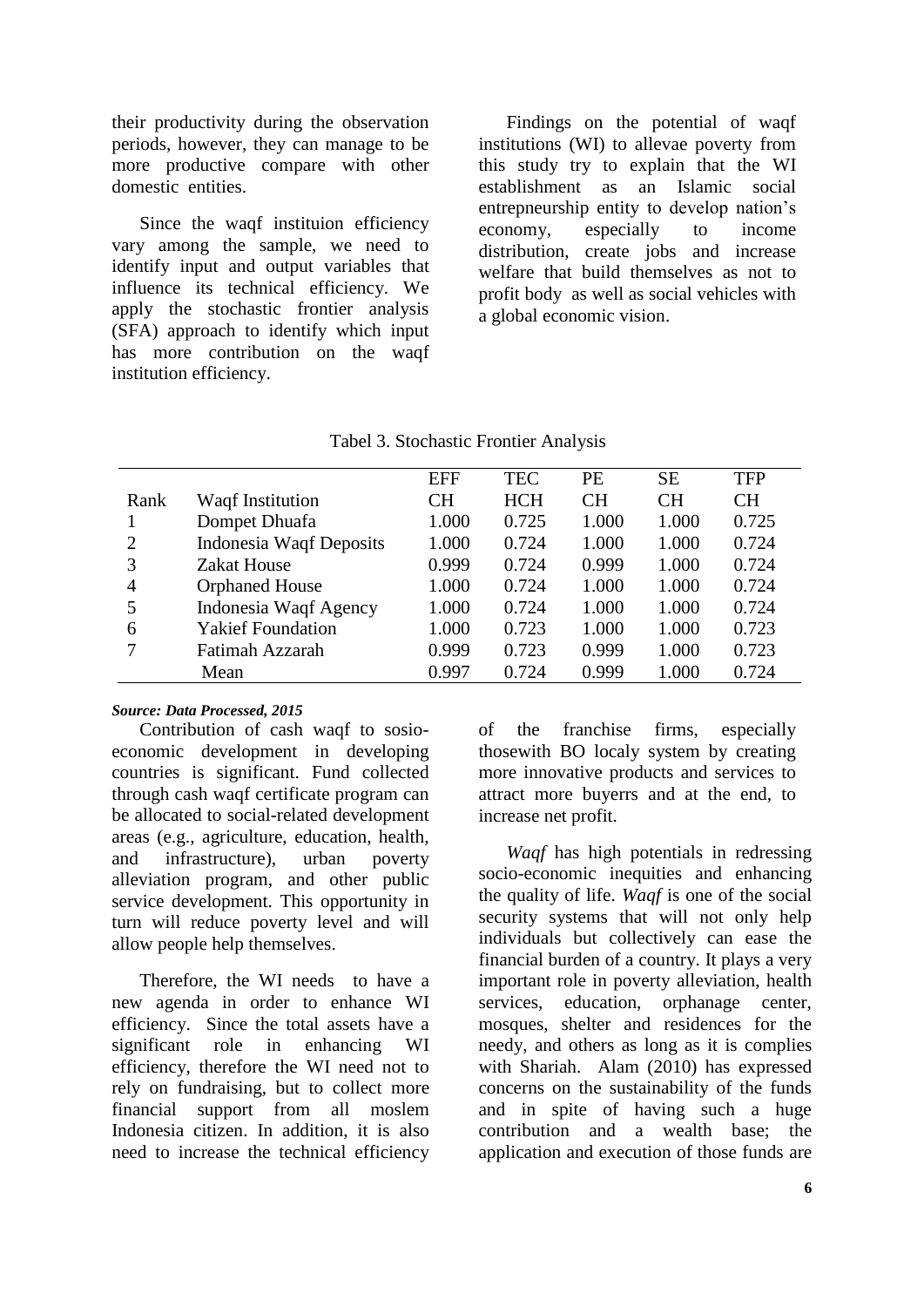either mismanaged or misappropriated (Alam 2010). As such, the discussion in this paper will center in the ways of ensuring sustainability and continuous growth of the assets which are subjected to *waqf*. The potential of venture philanthropy will be discussed as an approach to enhance *waqf*.

### **V. CONCLUSSION**

When the government is unable to prosper the people through their program, volunteer sector can be seen as an alternative way out. Indonesia as world muslim largerst population has huge potential of cash waqf which could reach IDR 20 trillyun. However, this opportunity still not result significant output. Indonesian Waqf Deposit (IWD) as cash waqf insitituion in Indonesia strives to get optimum result of this potential and maximize their performance specifically cash waqf., attempt has made by Indonesia in establishment of cash *waqf* development. In fact rulings has made by FATWA MUI (Majelis Ulama Indonesi) has agreed to allow the practices of cash *waqf* and followed by several states that has implemented cash *waqf* in their respective Islamic council.

Cash waqf has a variety of benefits due to its flexibility. The minimum price offered could involve many Muslims contributing to the cash *waqf*. Through cash *waqf* fund, the abandoned assets which lack financial support could be developed for the sake of the Islamic economy. The cash *waqf* fund could also support Islamic religious schools and institutions of education that are experiencing liquidity as well as maintain other Islamic assets.

Therefore, future research is conducted to study the motivation factors of the *waqif* or donor in contributing their money to the respective council as the donor or waqif is not allowed to manage their own waqf in Indonesia. Hence, the determinants of cash *waqf* giving among people particularly in Indonesia is considered significant to be identified in order to recognized which factor most influence public of Indonesia to

contribute or to donate in cash *waqf.*  Consequently, all necessary action would be taken to enhance the institutions of *waqf*  generally and to increase the amount of cash *waqf* collection specifically and eventually improve the socio economic of *ummah* in general and in the state in particular.

### **REFERENCES**

# 1) Al-Quran

2) Alam, N. 2010.Islamic venture philanthropy: A tool for sustainable community development*.*Available at http://dx.doi.org/10.2139/ssrn.15658

59.

- 3) Almarri, J., Meewella, J. & Mainela, T. 2012. Social entrepreneurship and Islamic philanthropy. *International Conference on Excellence in Business*, University of Sharjah. United Arad Emirates.
- 4) Asmak Ab Rahman. 2009. Peranan wakaf dalam pembangunan ekonomi umat Islam dan aplikasinya di Indonesia. *ShariahJournal* 17(1): 113-152.
- 5) Battese, G.E., Coelli, T.J. (1995), "A model for technical inefficiency effects in a stochastic frontier production function for panel data", *Empirical Economics*, Vol. 20 No.2, pp.325-32.
- 6) Botti, Laurent., Walter Briec and Gérard Cliquet. 2009. Plural forms versus franchise and companyowned systems: A DEA approach of hotel chain performance. *[Omega](http://www.sciencedirect.com/science/journal/03050483)*. [Volume 37, Issue 3,](http://www.sciencedirect.com/science?_ob=PublicationURL&_tockey=%23TOC%235944%232009%23999629996%23697117%23FLA%23&_cdi=5944&_pubType=J&view=c&_auth=y&_acct=C000050221&_version=1&_urlVersion=0&_userid=10&md5=5c0928b82ecbee3317a67f06470cae9b) June 2009, pp. 566-578
- 8) Charities Aid Foundation. 2014. *World Giving Index, 2014*, accessed to www.cafonline.org/pdf/CAF\_WGI2 014\_Report\_1555AWEBFinal.pdf
- 9) Coelli, T., Prasada, D.S., Battese, G.E. (1998), *An Introduction to Efficiency and Productivity Analysis*,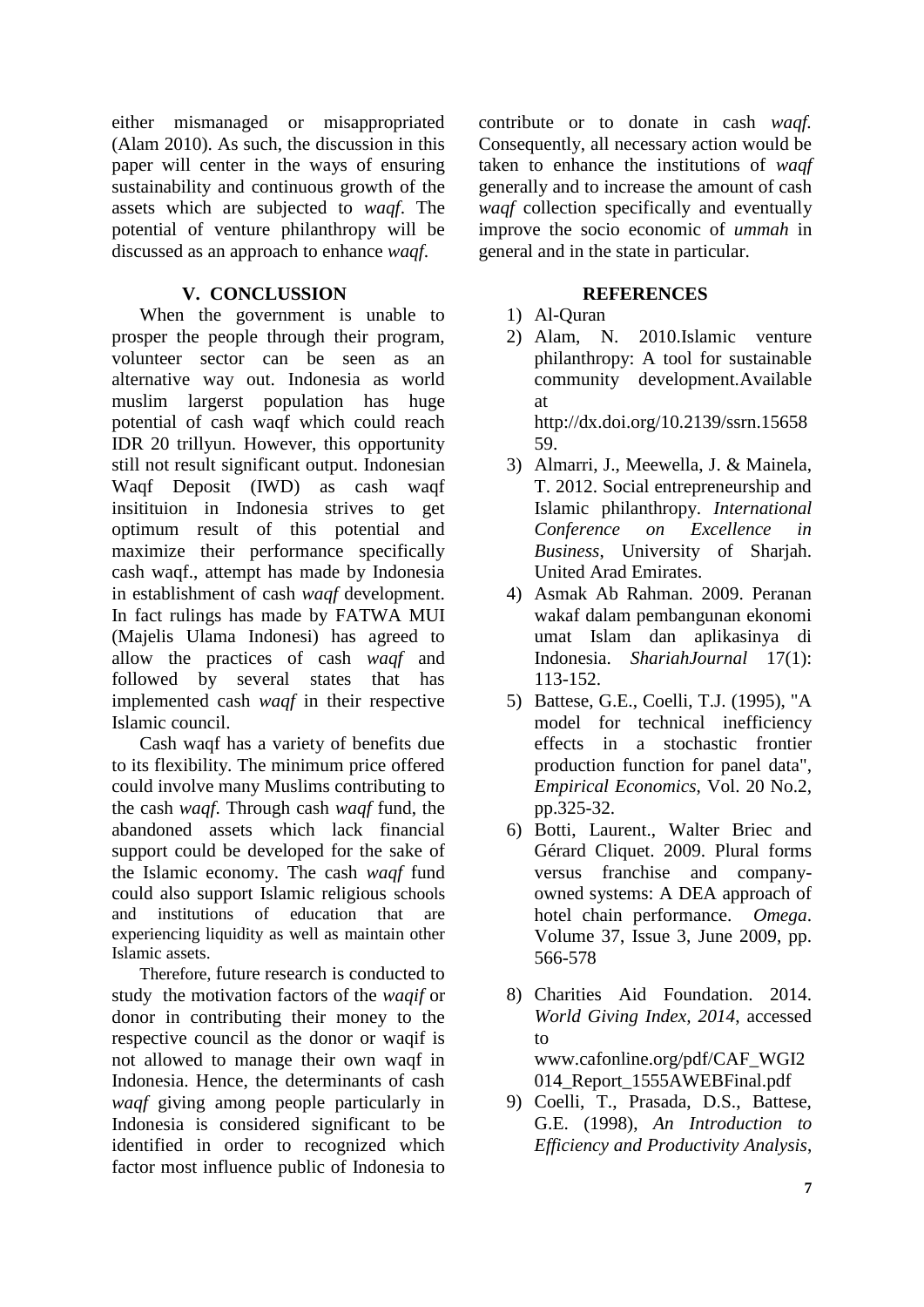Kluwer Academic Publishers, Boston, MA, .

- 10)Coelli, T.J et al (2005). *An Introduction to Efficiency and Productivity Analysis, 2nd edition*. New York: Springer Science+Business Media
- 11)Cizakza, M. 2004. Cash *waqf* as an alternative to NBFIs bank. *Proceeing the International Seminar on Nonbank Financial Institutions: Islamic Alternatives.* Jointly organized by Islamic Research and Training Institute, Islamic Development Bank and Islamic Banking and Finance Institute Indonesia. Kuala Lumpur, March, 1-3.
- 12) Elgari, M. A. 2004. The Qardhassan Bank. *Proceeding at the International Seminar on Nonbank Financial Institutions:* Islamic Alternatives. Jointly organized by Islamic Research and Training Institute, Islamic Development Bank and Islamic Banking and Finance Institute Indonesia. Kuala Lumpur, March, 1-3.
- 13) Gaudiosi, M. M. 1988.The influence of the Islamic law of *waqf* on the development of the trust in England: The case of Merton College. *University of Pennsylvania Law Review* 136(4): 1231-1261.
- 14) Habibollah, S., Hamed, A. & Davoud, N. 2010. *Waqf* as a social entrepreneurship model in Islam*. International Journal of Business and Management* 5(7): 179-186.
- 15) Hassan, A. & Abdus Shahid, M. 2010. Management and development of the awqaf assets.Seventh International Conference – The Tawhidi Epistemology: Zakat and Waqf Economy. Bangi.
- 16) Mannan, M.A.Abdul. 1999. *Cash Waqf Certificate- an Innovation in Islamic Financial Instrument: Global Opportunities for Developing*

*Social Capital Market in the 21 st Century Voluntary Sector Banking"*, Proceeding Third Harvard University Forum on Islamic Finance, October 1.

- 17) Mannan, M.A.Abdul, *Global Mobilization and Creation of Cash Waqf Fund for Human and Social Capital Infrastrukture for the Islamic Ummah*, Social Investment Bank Publication Series no. 5, 1999.
- 18) Mannan, M.A.Abdul, *Lesson of Experience of Social Investment Bank in Family Empowerment Micro-credit for Poverty Allevation: A Paradigm shift in Micro-financ"*, Social Investment Bank Publication Series no. 10, 1999.
- 19) Masyita, Dian, Muhammad Tasrif, and Abdi Suryadinata Telaga 2005. " A Dynamic Model for Cash Waqf Management as One of The Alternative Instruments for the Poverty Alleviation in Indonesia". *Proceeding the 23rd International Conference of The System Dynamics Society*, MIT, Boston, July 17-21, 2005.
- 20) Mulyawan, Dadang and Masyita, Dian et al. "*The Pilot Project of Linkage Program for Sharia Financial Institution in Indonesia*". Bank of Indonesia report, 2006.
- 21)Jennifer, B. 2004. Islamic philanthropy: Reviving traditional forms for building social justice. CSID Fifth Annual Conference: Defining and Establishing Justice in Muslim Societies. Washington D.C.
- 22) Sadeq, A. M. 2002. *Waqf*, perpetual charity and poverty alleviation. *International Journal of Social Economics* 29(1/2): 135-151.
- 23) Smelser, N. J. and Baltes, P. B. (eds.) 2001. International Encyclopaedia of the Social and Behavioural Sciences. Elsevier. Oxford Science Ltd.